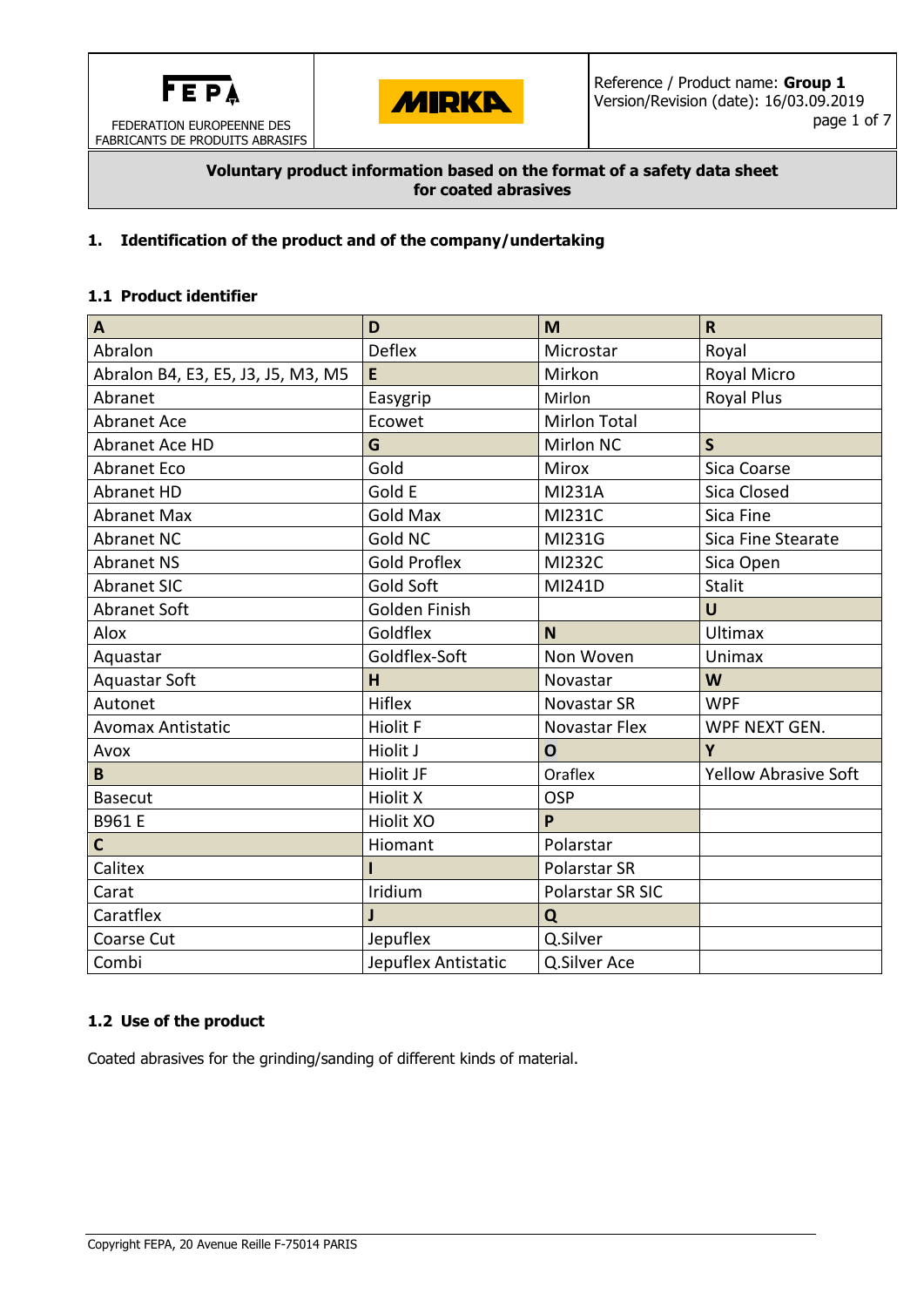

FEDERATION EUROPEENNE DES FABRICANTS DE PRODUITS ABRASIFS



## **1.3 Details of the supplier of the voluntary product information:**

Company: Mirka Ltd

Address: Pensalavägen 210

FI-66850 Jeppo, Finland

Phone: +358 20 760 2111 Fax: +358 20 760 2290

National contact: sales@mirka.com

## **1.4 Emergency telephone number:**

+358 20 760 2111 Opening hours: Monday – Friday at 08:00 a.m. – 04:00 p.m. (UTC/GMT +2:00/+3:00)

## **2. Hazards identification**

### **2.1. Classification**

Not applicable

Abrasives are articles and not dangerous substances or mixtures according to Regulation (EC) N° 1272/2008. See also section 8 and 16.

### **2.2. Label elements**

Abrasives are articles and not dangerous substances or mixtures and therefore no labelling is required according to Regulation (EC) N° 1272/2008.

#### **2.3. Other hazards**

Not known.

#### **3. Composition/information on ingredients**

The product contains the following ingredients which are classified according to Regulation (EC) Nr. 1272/2008 or for which a community occupational exposure limit value exists:

| Substance | CAS-N°<br>EC-N°<br><b>REACH</b><br>Registration N° |  | Conc. $(\% )$                        | Classification acc. to Regulation (EC)<br>N° 1272/2008 (CLP) |  |  |
|-----------|----------------------------------------------------|--|--------------------------------------|--------------------------------------------------------------|--|--|
|           |                                                    |  | Hazard classes/<br>hazard categories | Hazard<br>statements                                         |  |  |
|           |                                                    |  |                                      |                                                              |  |  |
|           |                                                    |  |                                      |                                                              |  |  |
|           |                                                    |  |                                      |                                                              |  |  |
|           |                                                    |  |                                      |                                                              |  |  |
|           |                                                    |  |                                      |                                                              |  |  |
|           |                                                    |  |                                      |                                                              |  |  |
|           |                                                    |  |                                      |                                                              |  |  |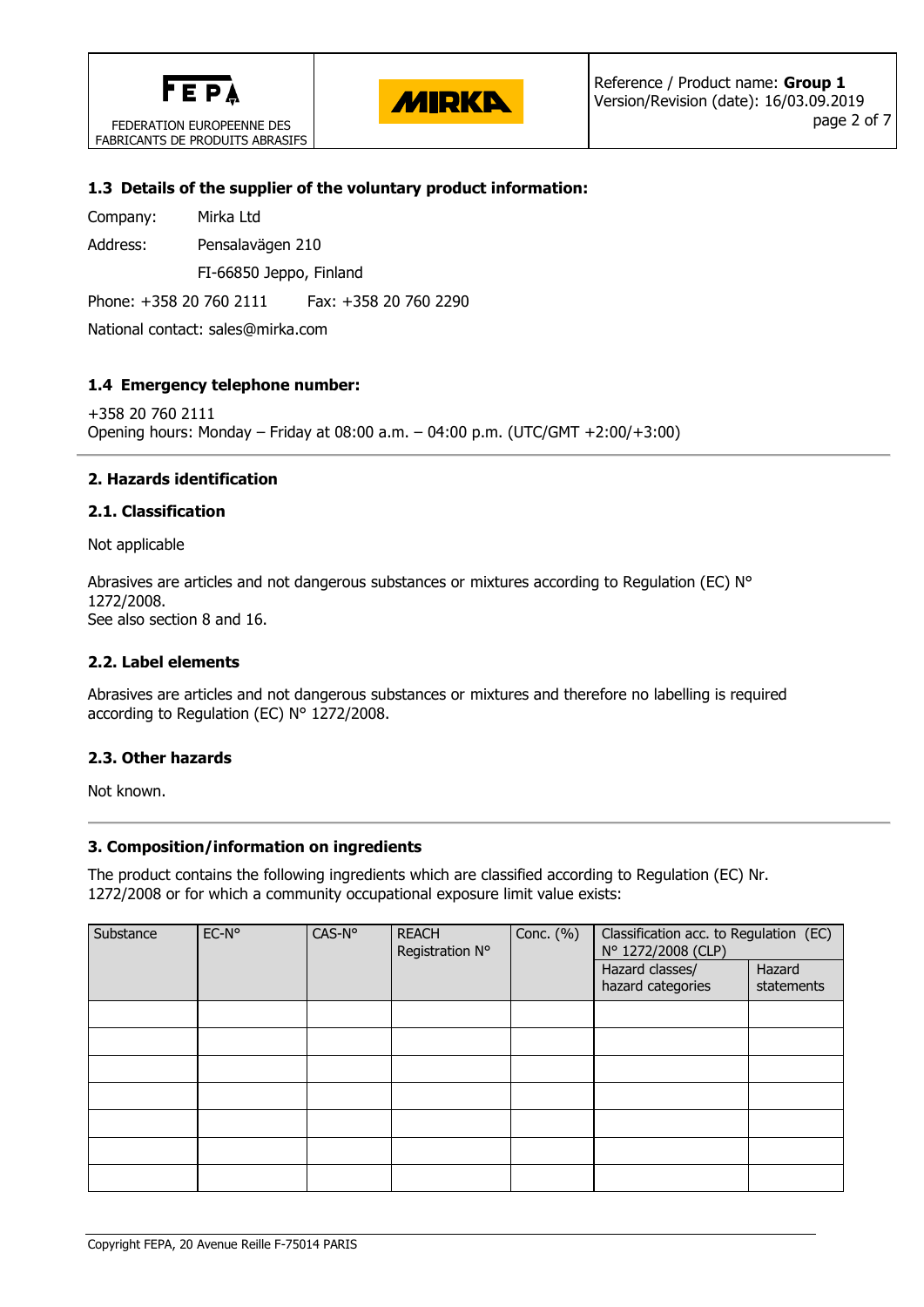



FEDERATION EUROPEENNE DES FABRICANTS DE PRODUITS ABRASIFS

(For full text of H- and R-phrases see section 16)

## **4. First aid measures**

See also section 8 and 16

#### **4.1. Description of first aid measures**

| Inhalation:        | Not possible, due to the form of the product                               |
|--------------------|----------------------------------------------------------------------------|
| Eye contact:       | Not possible, due to the form of the product                               |
| Skin contact:      | No harmful effects known                                                   |
| Ingestion:         | Not likely, due to the form of the product; if necessary contact physician |
| Note to physician: | Not available.                                                             |

## **4.2. Most important symptoms and effects, both acute and delayed**

Not known.

## **4.3. Indication of any immediate medical attention and special treatment needed**

Not relevant. Treat symptomatically.

### **5. Fire fighting measures**

#### **5.1. Extinguishing media**

Extinguishing media: water, foam, sand, powder or  $CO<sub>2</sub>$  as appropriate for surrounding materials

#### **5.2. Special hazards arising from the product**

Toxic fumes may occur. Use respiratory protective equipment.

#### **5.3. Advice for fire fighters**

Extinguishing materials should be selected according to the surrounding area.

#### **6. Accidental release measures**

Not applicable.

## **7. Handling and storage**

Follow instructions of grinding machine manufacturers and the relevant national regulations. In addition, observe the safety recommendations of the manufacturer.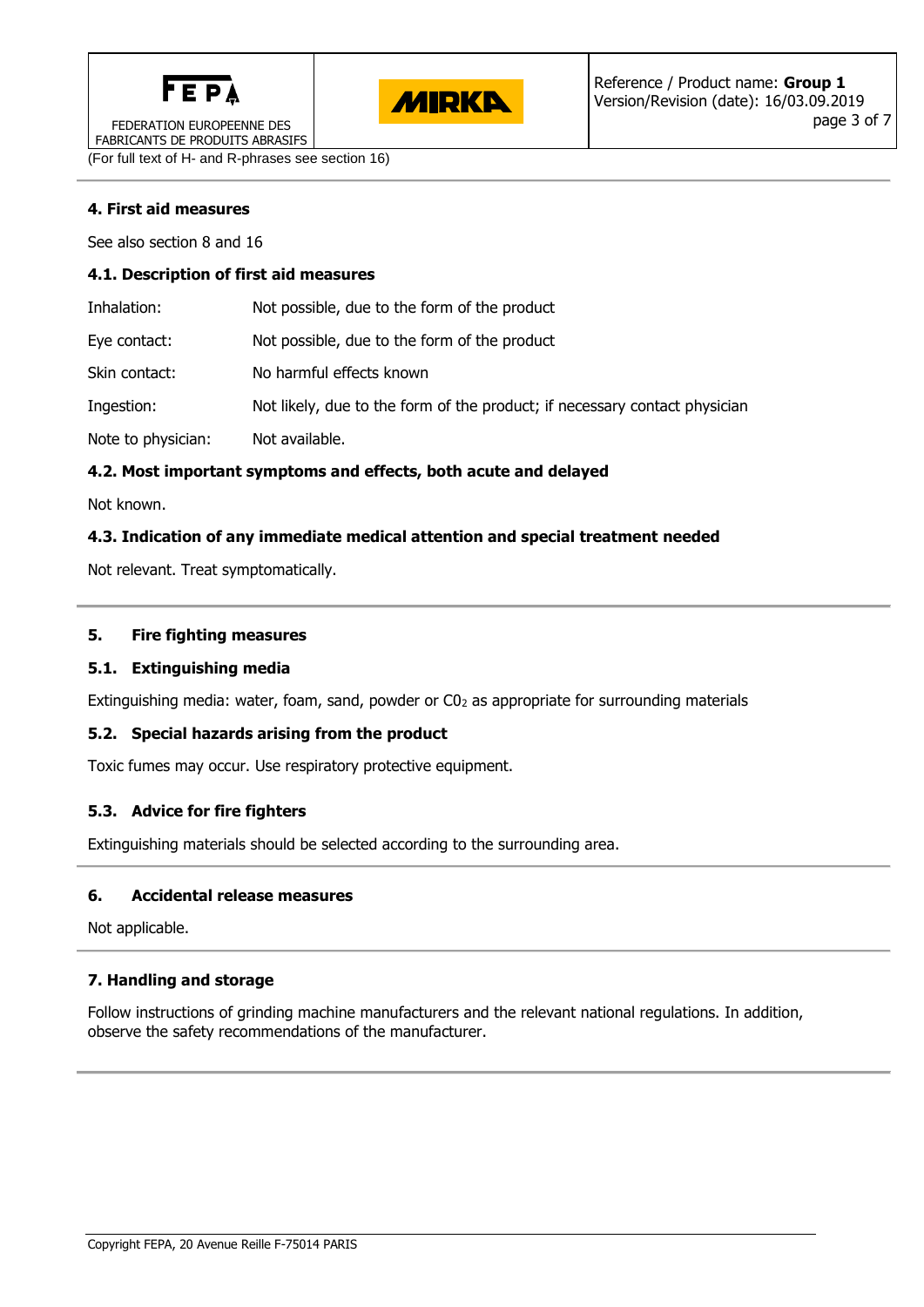



#### **8. Exposure controls/personal protection**

#### **8.1. Control parameters**

Before grinding it is recommended to perform a risk assessment and to use personal protection equipment accordingly.

#### Occupational exposure limit values and/or biological limit values

Keep exposure to the following components under surveillance. (Observe also the regional official regulations)

| Limit value type    | substance | $EC-N^{\circ}$ | CAS-N° | Occupational limit value |               |                   |               | Peak limit | source, remark |
|---------------------|-----------|----------------|--------|--------------------------|---------------|-------------------|---------------|------------|----------------|
| (country of origin) |           |                |        | Long term                |               | Short term        |               |            |                |
|                     |           |                |        | mg/m <sup>3</sup>        | $ml/m3$ (ppm) | mg/m <sup>3</sup> | $ml/m3$ (ppm) |            |                |
|                     |           |                |        |                          |               |                   |               |            |                |
|                     |           |                |        |                          |               |                   |               |            |                |
|                     |           |                |        |                          |               |                   |               |            |                |
|                     |           |                |        |                          |               |                   |               |            |                |
|                     |           |                |        |                          |               |                   |               |            |                |

Note: Hazardous dust of the workpiece material may be generated during grinding and/or sanding operations. National regulations for dust exposure limit values have to be taken into consideration.

#### **8.2. Exposure controls**

- 8.2.1. Individual protection measures
- 8.2.1.1. Respiratory protection: Use respiratory protective equipment (type depends on specific application and material being ground)
- 8.2.1.2. Hand protection: Wear protective gloves (type depends on specific application and material being ground)
- 8.2.1.3. Eye protection: Wear protective goggles or face shield (type depends on specific application and material being ground)
- 8.2.1.4. Hearing protection: Use hearing protection (type depends on specific application and material being ground)
- 8.2.1.5. Body protection: Use protective clothing (type depends on specific application and material being ground)

#### **9. Physical and chemical properties**

#### **9.1. Information on basic physical and chemical properties**

- 9.1 Physical state: solid
- 9.2 Colour: variable (www.mirka.com/en/abrasives/Abrasives\_By\_Name)
- 9.3 Solubility in water: Not defined.

#### **9.2. Other information**

None.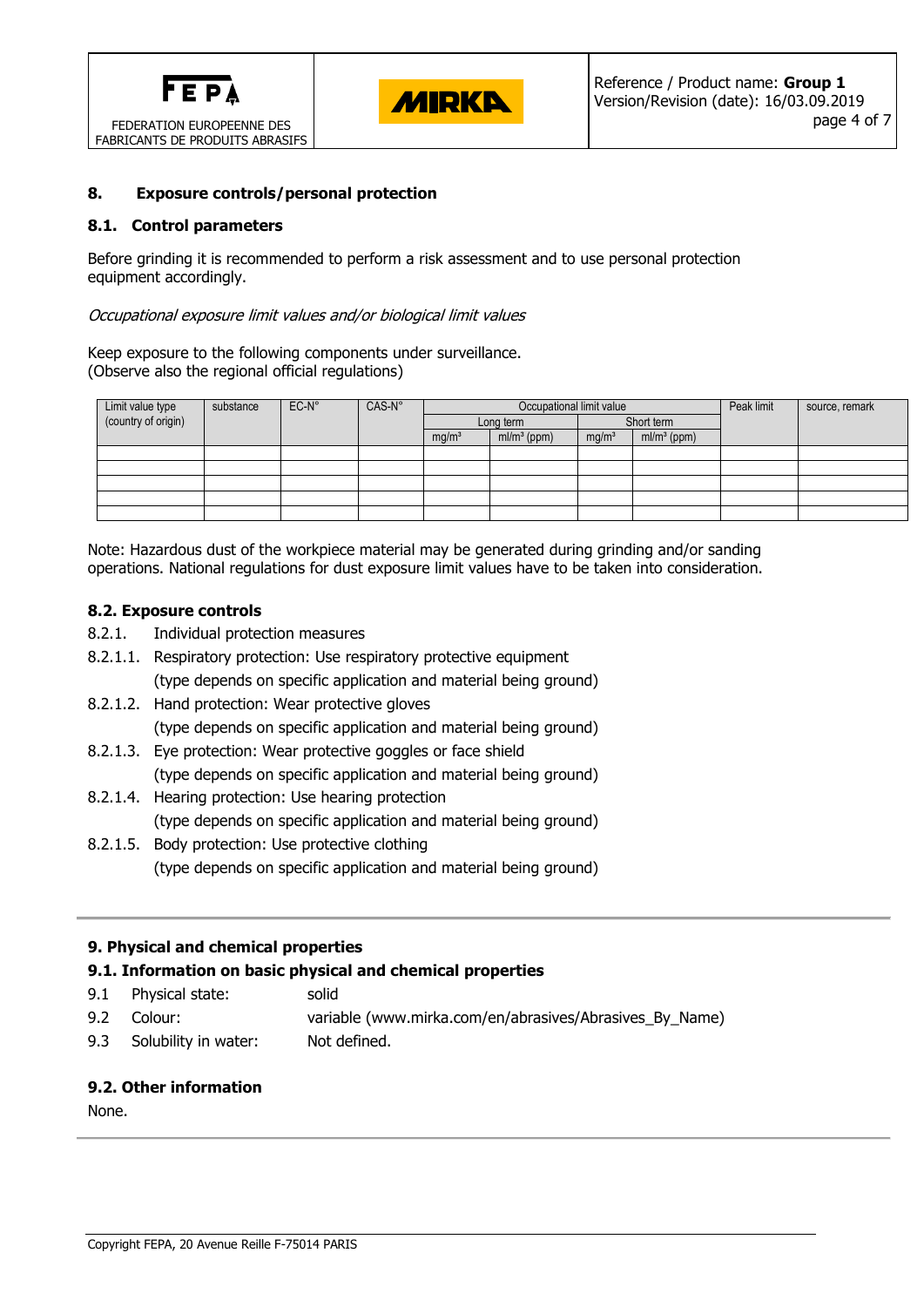



## **10. Stability and reactivity**

### **10.1. Reactivity**

Coated Abrasives are stable when handled or stored correctly.

#### **10.2. Chemical stability**

No decomposition in normal use.

## **10.3. Possibility of hazardous reactions**

No dangerous reactions known.

## **10.4. Conditions to avoid**

Coated Abrasives are stable when handled or stored correctly.

## **10.5. Incompatible materials**

No dangerous reactions known.

#### **10.6. Hazardous decomposition products**

At temperatures exceeding 250° C hazardous or toxic decomposition products may be generated.

## **11. Toxicological information**

## **11.1. Information on toxicological effects**

No toxicological effects if inhaled or swallowed or with eye or skin contact are known. See also section 8.

#### **12. Ecological information**

**12.1. Toxicity** No effects known. **12.2. Persistence and degradability** No biodegradable potentials known. **12.3. Bioaccumulative potential** No potentials known. **12.4. Mobility in soil** No potentials known. **12.5. Results of PBT and vPvB assessment** Not relevant. **12.6. Other adverse effects**

No effects known.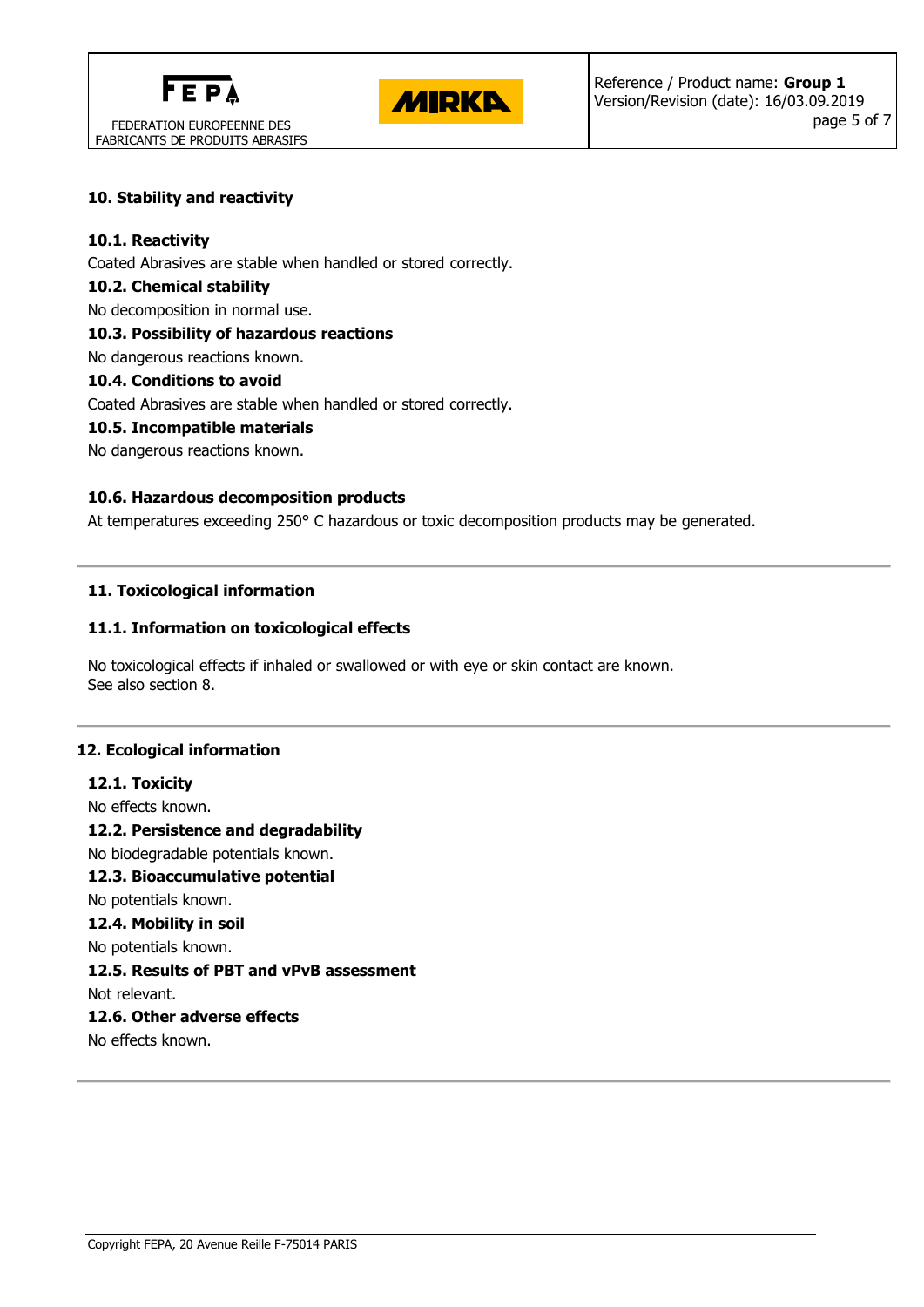



#### **13. Disposal considerations**

#### **13.1. Waste treatment methods**

13.1. Product

Follow national and regional regulations.

- X Due to the ingredients and properties disposal as non hazardous waste (2000/532/EC) is possible if no hazardous materials are added to the abrasives. (EWC – Nr. 120121),
- O Due to the ingredients and properties disposal as hazardous waste (2000/532/EC) (EWC Nr. 120120)
- 13.2. Packing Follow national and regional regulations.

#### **14. Transport information**

The product is not covered by international regulation on the transport of dangerous goods.

#### **15. Regulatory information**

- **15.1. Safety, health and environmental regulations/legislation specific for the product** No specific labelling requirements under respective EC directives.
- **15.2. Chemical safety assessment** Not relevant.

#### **16. Other information**

**Changes to the previous versions** See sections 1 to 16.

#### **Literature and data sources**

REACH Regulation (EC) Nr. 1907/2006 Regulation (EC) N° 1272/2008 Directive 98/24/EC Directive 2000/39/EC Directive 75/324/EEC Decision 2000/532/EC Transport regulations according to ADR, RID und IATA.

#### **Hazard statements referred to in section 2 and 3**

#### **According to Regulation (EC) N° 1272/2008:**

H …